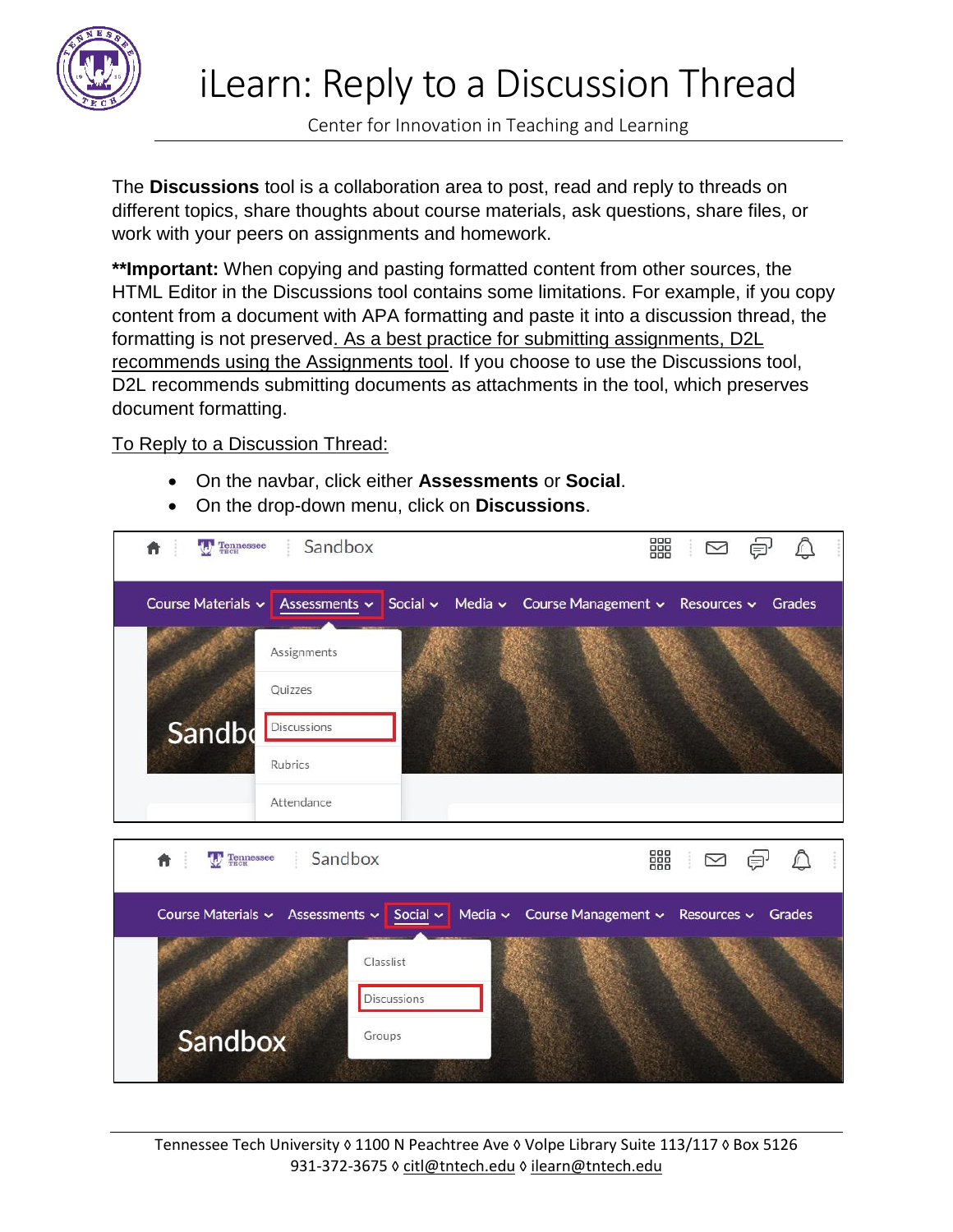

Center for Innovation in Teaching and Learning

- Locate the thread you want to reply to.
- Do either of the following:
	- To reply to the main thread post, click **Start a New Thread**.

| What are your goals? $\sim$                  |                                                         |
|----------------------------------------------|---------------------------------------------------------|
| Subscribe                                    |                                                         |
| <b>Start a New Thread</b>                    |                                                         |
| Filter by: All Threads $\blacktriangleright$ | Sort by:<br><b>Most Recent Activity</b><br>$\checkmark$ |

• To reply to a particular post inside the thread, click **on the title of the post you want to respond to**.

|                                                            |             | Sort by:                                   |
|------------------------------------------------------------|-------------|--------------------------------------------|
| Filter by: All Threads $\blacktriangleright$               |             | <b>Most Recent Activity</b><br>$\check{~}$ |
| Future Goals v                                             |             |                                            |
| Natalie Whitaker posted Oct 6, 2020 12:51 PM<br>Subscribed |             |                                            |
| Here is an example of a discussion post.                   |             |                                            |
| $\mathbf 0$<br>$\mathbf 0$<br>0                            |             |                                            |
| <b>Replies</b><br>Unread<br><b>Views</b>                   |             |                                            |
|                                                            | $/1$ ><br>1 |                                            |

• Once on that thread, click **Reply to Thread.**

| Here is an example of a discussion post.    |                                              |
|---------------------------------------------|----------------------------------------------|
| <b>Reply to Thread</b>                      |                                              |
| Filter by: All Posts $\vee$   Clear filters | Show:<br><b>Oldest First</b><br>$\checkmark$ |

- Enter your reply in the HTML Editor. To include the original post's text in your reply, click the Add original post text link. (If this option is already enabled by your course administrator, this message will not display.)
- Set any of the following options: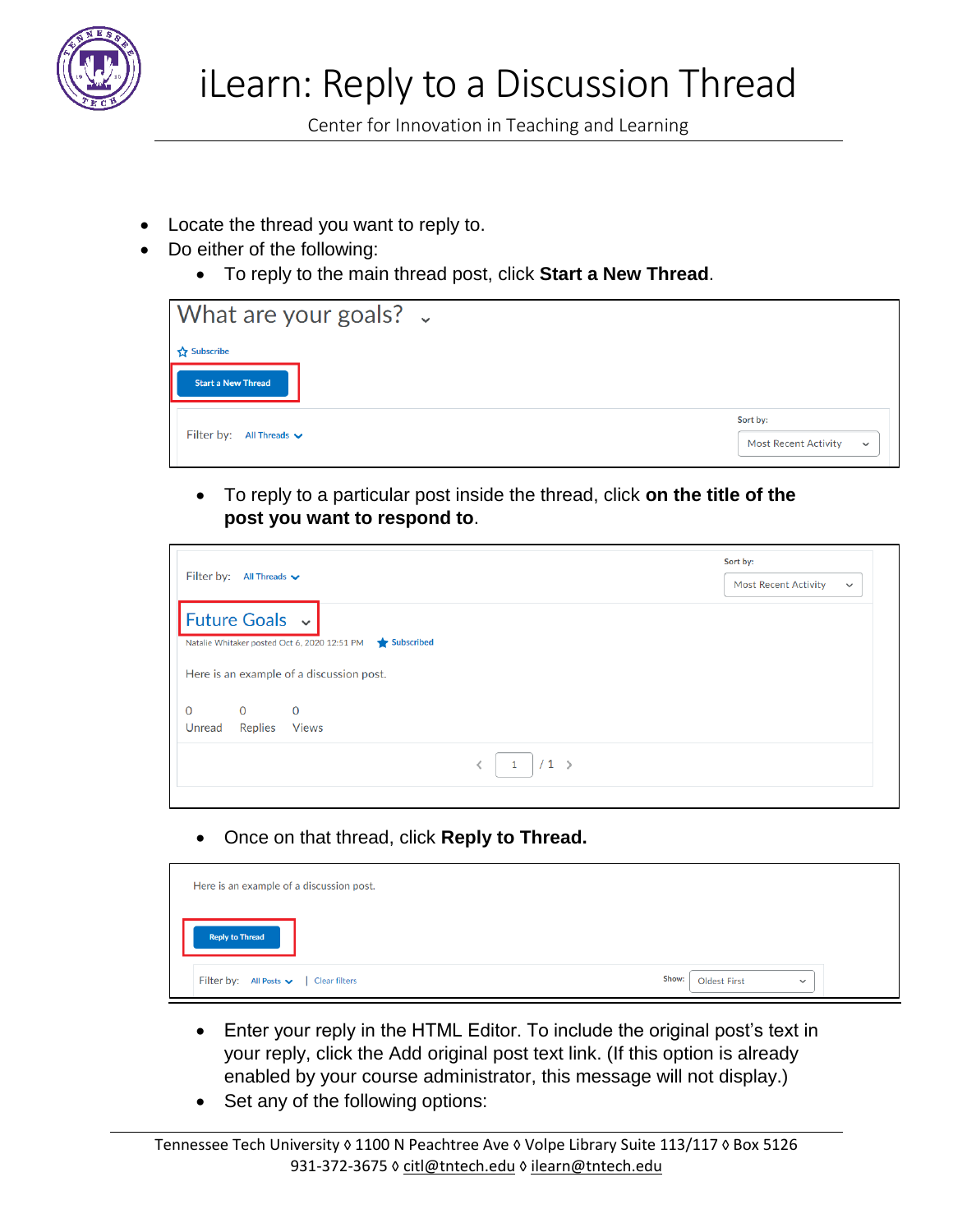

## iLearn: Reply to a Discussion Thread

Center for Innovation in Teaching and Learning

- To receive updates on the thread, select **Subscribe to this Thread**.
- To attach a file, in the **Attachments** area, click **Browse** to locate the file you want to attach.

| $\mathcal{C}^{\rho}$<br>Paragraph $\sim$<br>$\overline{\phantom{a}}$ | в                        | $I \perp$                                   | $\mathbf{v}$ | 西西津 | $\overline{\phantom{a}}$ | Font Famil $\sim$ |  | Font Size $\sim$ |  | $\overline{\phantom{a}}$ |  | $\cdots$        |
|----------------------------------------------------------------------|--------------------------|---------------------------------------------|--------------|-----|--------------------------|-------------------|--|------------------|--|--------------------------|--|-----------------|
|                                                                      |                          |                                             |              |     |                          |                   |  |                  |  |                          |  |                 |
|                                                                      |                          |                                             |              |     |                          |                   |  |                  |  |                          |  |                 |
|                                                                      |                          |                                             |              |     |                          |                   |  |                  |  |                          |  |                 |
| ✓                                                                    |                          |                                             |              |     |                          |                   |  |                  |  |                          |  |                 |
| Add attachments                                                      |                          |                                             |              |     |                          |                   |  |                  |  |                          |  |                 |
|                                                                      |                          |                                             |              |     |                          |                   |  |                  |  |                          |  |                 |
| $\triangleright$ Post to other topics                                |                          |                                             |              |     |                          |                   |  |                  |  |                          |  |                 |
|                                                                      | Subscribe to this thread | Post to: Ice Breaker > What are your goals? |              |     |                          |                   |  |                  |  |                          |  | A) → (n) 民 N2 / |

- To attach an audio recording, in the **Attachments** area, click **Record Audio** > **Record**
	- To adjust your microphone, click **Flash Settings**
	- To listen to your recording, click **Play**
	- To erase your recording, click **Clear**
	- If you have pre-recorded audio and are using a supported browser, you can drag audio files onto the attachments upload target

| Pin thread<br>Hide attachments<br>$\overline{\phantom{a}}$ | $\triangleright$ Subscribe to this thread |  |  |  |
|------------------------------------------------------------|-------------------------------------------|--|--|--|
| Drop files here, or click below!                           |                                           |  |  |  |
| <b>Cp</b> Upload                                           | Record $\blacktriangleright$              |  |  |  |
| <b>Choose Existing</b>                                     | Record Video                              |  |  |  |
|                                                            | Record Audio                              |  |  |  |
| Post to: Ice Breaker > What are your goals?                |                                           |  |  |  |
| Post to other topics<br>Þ.                                 |                                           |  |  |  |
| Post<br>Cancel                                             |                                           |  |  |  |

• To attach a video recording, in the **Attachments** area, click **Record** > **Video** > **Allow** > **Record**